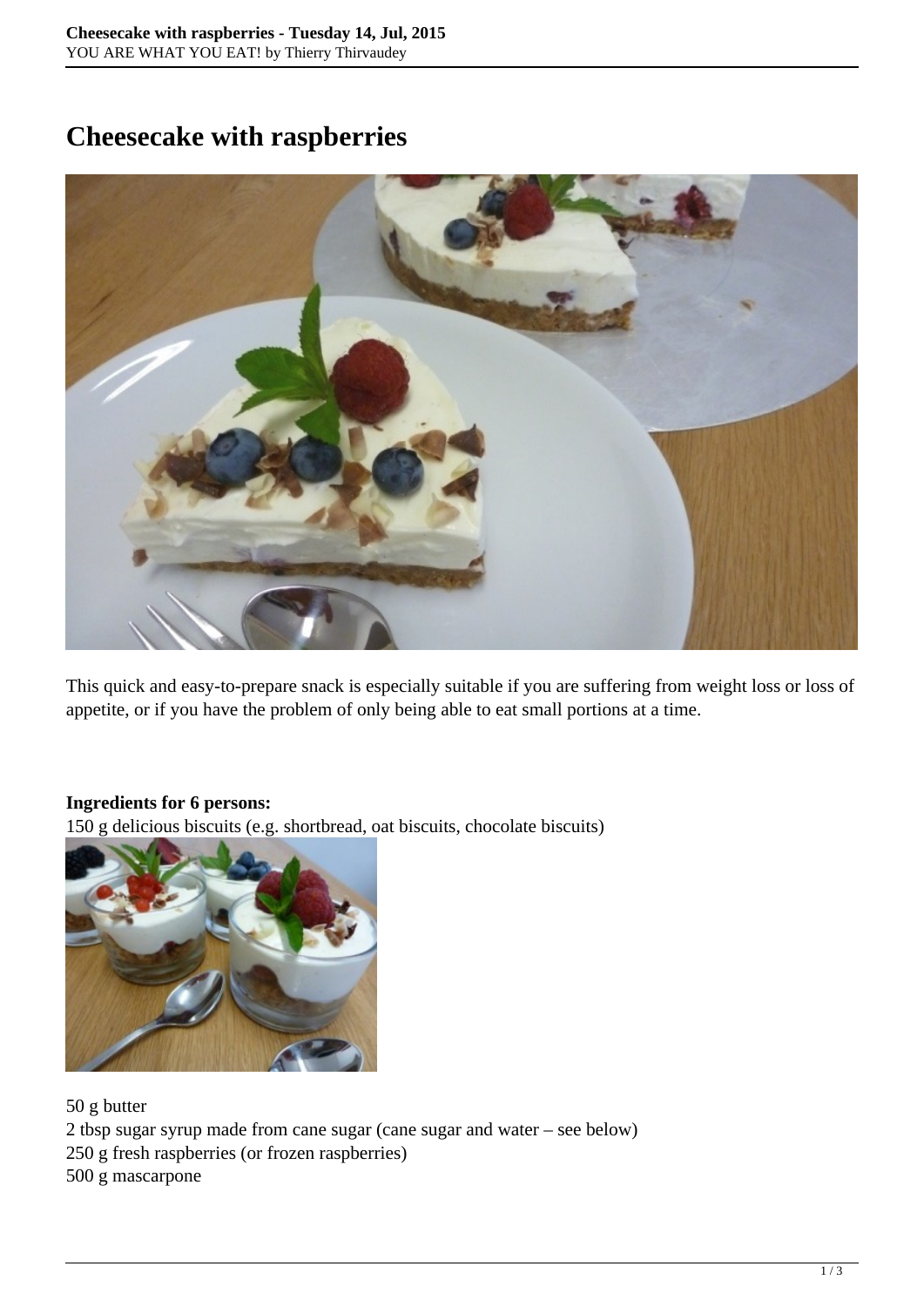150 g cream cheese (or quark, e.g. reduced fat) 50 g sugar 1 untreated lime ½ vanilla pod 150 ml crème fraîche

**Tip**: This snack can also be served in 6 tumbler glasses – as shown in the photo. This makes it easier to serve and eat, as well as store in the fridge.

**Tip**: Summer time is the season for berries. It's worth trying out the variety on offer.

## **Preparation** (c. 30 mins):

To prepare the sugar syrup take equal amounts of cane sugar and water (e.g. 100 g cane sugar and 100 ml water), bring the mixture to the boil, stir and leave to simmer for approximately a further 3 minutes. Leave to cool and pour into a small, sterilised glass bottle, for example. It can be kept like this in the fridge for several months.

To make the cake, start with preparation of the base.

Put the biscuits into a bag and use a rolling pin to crush the biscuits into fine crumbs. Melt the butter and then pour over the biscuit crumbs and then add the sugar syrup. Place the mixture into the base of a springform baking tin or divide into tumbler glasses and press down firmly.

Then spread 2/3 of the raspberries over the cake base.

To make the cream, stir the mascarpone, cream cheese and sugar together. Mix in the vanilla pulp scraped out of the vanilla pod, the zest of the lime peel and juice of the lime. Then whip the crème fraîche with a hand mixer until it becomes firmer and stir carefully into the mascarpone and cream cheese mix.

The cream mix is now spread over the raspberries and smoothed out with a soup spoon.